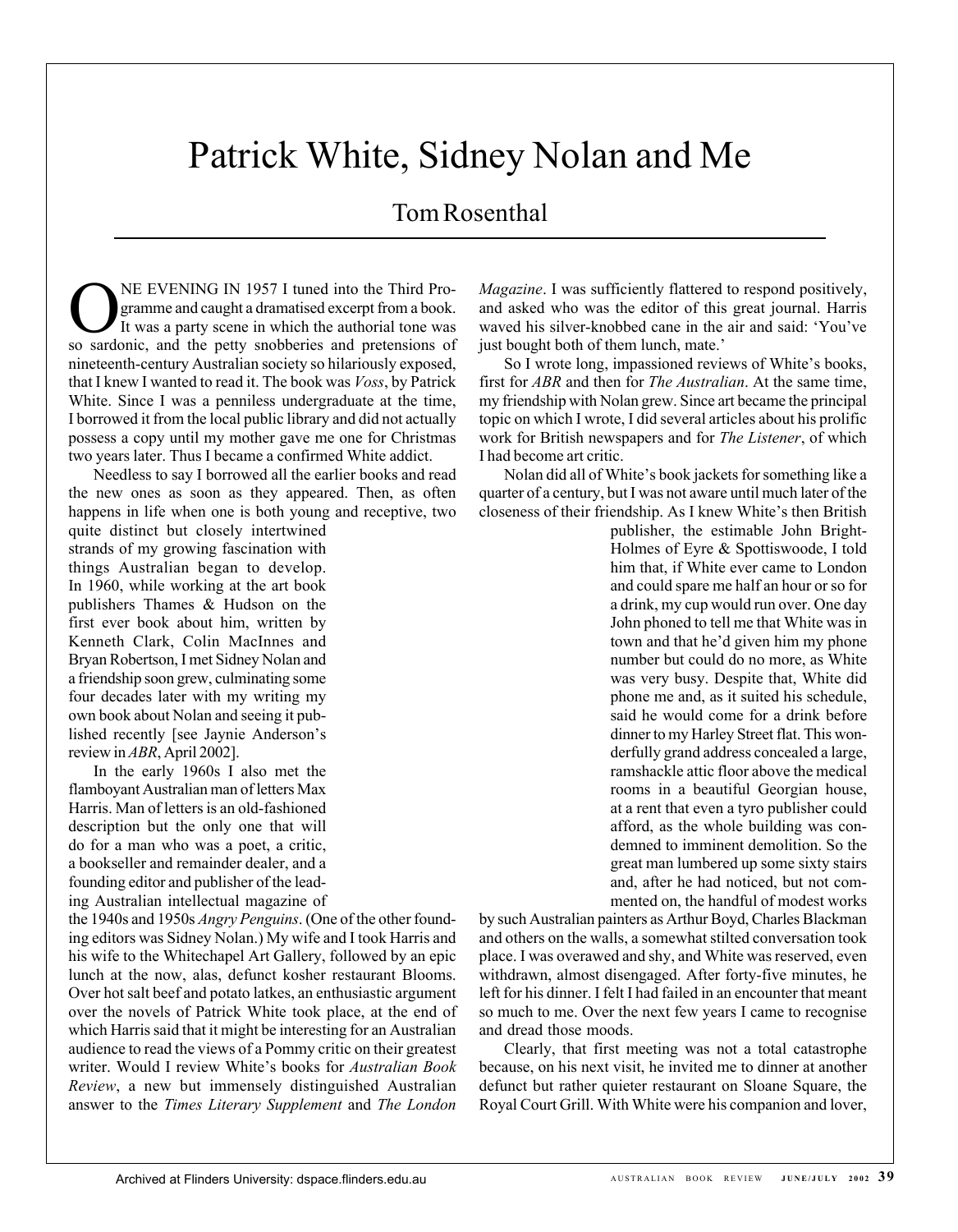### ESSAY

the Greek Manoly Lascaris and the Australian-born, Londonresiding painter Roy de Maistre. This time White was in good form, ironical, reminiscing about his pre-war London days with not only de Maistre but also Francis Bacon who had designed a desk for him. The stiffness could still be sensed, but was largely hidden by a flow of scurrilous gossip and wonderfully acute views on art in general and Australian painting in particular. At least the glimmering of a friendship could be discerned.

Certainly, the letters White began to write me were full of warmth beyond the usual sentiments of an author responding to long and favourable reviews. He commented on a joyous visit from Sidney and Cynthia Nolan, said he would be missing his usual European trip because he wanted to be in Australia for a major Nolan retrospective, and advised me to seek a commission from the BBC to cover the show and perhaps do a programme about twentieth-century Australian art in general.

In 1970 my friend Anthony Thwaite, literary editor of the *New Statesman*, said that it was time I wrote about White in England and asked me to review *The Vivisector*, which I did in what Anthony told me was the longest fiction review ever published in the *New Statesman*. White wrote me a long letter asking whether I'd seen the 'malicious outpouring' against *The Vivisector* in the *TLS*, whose reviews, in those days, were

> "The stiffness could still be sensed, but was largely hidden by a flow of scurrilous gossip and wonderfully acute views on art in general and Australian painting in particular. At least the glimmering of a friendship could be discerned."

anonymous. He guessed that it was Robert Hughes, about whom he was fiercely uncomplimentary, and went on to wonder why I had noted, not with total approval, the book's reliance on coincidence, something that other reviewers had substantially disliked. It was a marvellous letter in which he not only defended coincidence as a literary plot device, but expatiated on the role of coincidence in his own and Manoly's lives, particularly their meeting, and the places and dates of various events in Patrick's life over which he himself had no control, including the fact that the house in which he and Manoly lived in Sydney was built in the year in which they were both born.

A couple of years later, White phoned

to say that he and Manoly were in London. I invited them to dinner saying that obviously they would be spending time with the Nolans but perhaps they would like the Arthur Boyds or the John Percevals to come. Patrick demurred. I ran through several other London Australians whom we both admired, none of whom touched the right chord until I mentioned the poet Peter Porter. His name finally elicited White's approval and on the due date Patrick, Manoly and Peter came to the house (Porter's first wife had recently died). What should have been a tremendous evening quietly expired. My wife categorised it as the most awkward evening our house has ever seen. I'd produced my best wine and Peter, one of Australia's and England's finest poets, is both erudite and a formidably fluent and witty talker. But Patrick was in one of his most depressive moods. Whatever my wife, Peter or I came up with by way of conversational gambits was not so much kicked into touch as ignored. Sometimes when great men sit at your table they disregard what you say because it isn't quite up to their speed but do at least conduct dazzling monologues *à la* Gore Vidal, so that everyone is delighted to sit more or less silently and be vastly instructed and entertained; but Patrick, whose capacity for disengagement I had observed many years earlier, contrived, while eating and drinking normally, to absent himself inside an invisible armoured cloak. Other friends have had similar experiences with him, but it was all rather eerie. As it happened, we were not to meet again.

Shortly after that evening, I left Thames & Hudson to become the head of Secker & Warburg, ironically because I had an urge to publish fiction rather than merely write about it. I resolved to give up reviewing novels to avoid even the appearance of a conflict of interest. It was therefore an awkward decision for me in 1973 when Peter Porter, doing a brief stint as fiction reviews editor at the *TLS*, phoned to ask me to review White's latest novel, *The Eye of the Storm*. After some

hesitation, I agreed on various grounds. Peter reminded me that the last *TLS* White review had been severely negative — it was *not* by Robert Hughes — and he thought it appropriate to send the book to someone who knew White's work thoroughly and might be more sympathetic. Furthermore, I was just going on holiday and would have the time to read the book's six hundred pages with the care they deserved; I missed writing; and, because of the *TLS* anonymity rule, I would not expose myself to conflict of interest charges. So I read about the heroine of *The Eye of the Storm*, an appalling *monstre sacrée*, the oncebeautiful, manipulative and seductive Elizabeth Hunter, and the dysfunctional family she creates and destroys. As I began

to write in the garden of our Spanish hotel, my holiday was more or less ruined because the living writer whom I admired above all others had, in my view, written a book that I did not even like, let alone admire. In the end, I wrote one of those long reviews that pays tribute to the genius of the whole *oeuvre*, gives a scrupulously comprehensive description of the new work, praises what can be praised and, then, inevitably, expresses one's reservations. Rereading today what I wrote twenty-nine years ago, I feel as any critic should in relationship to a great writer — a mere pygmy in comparison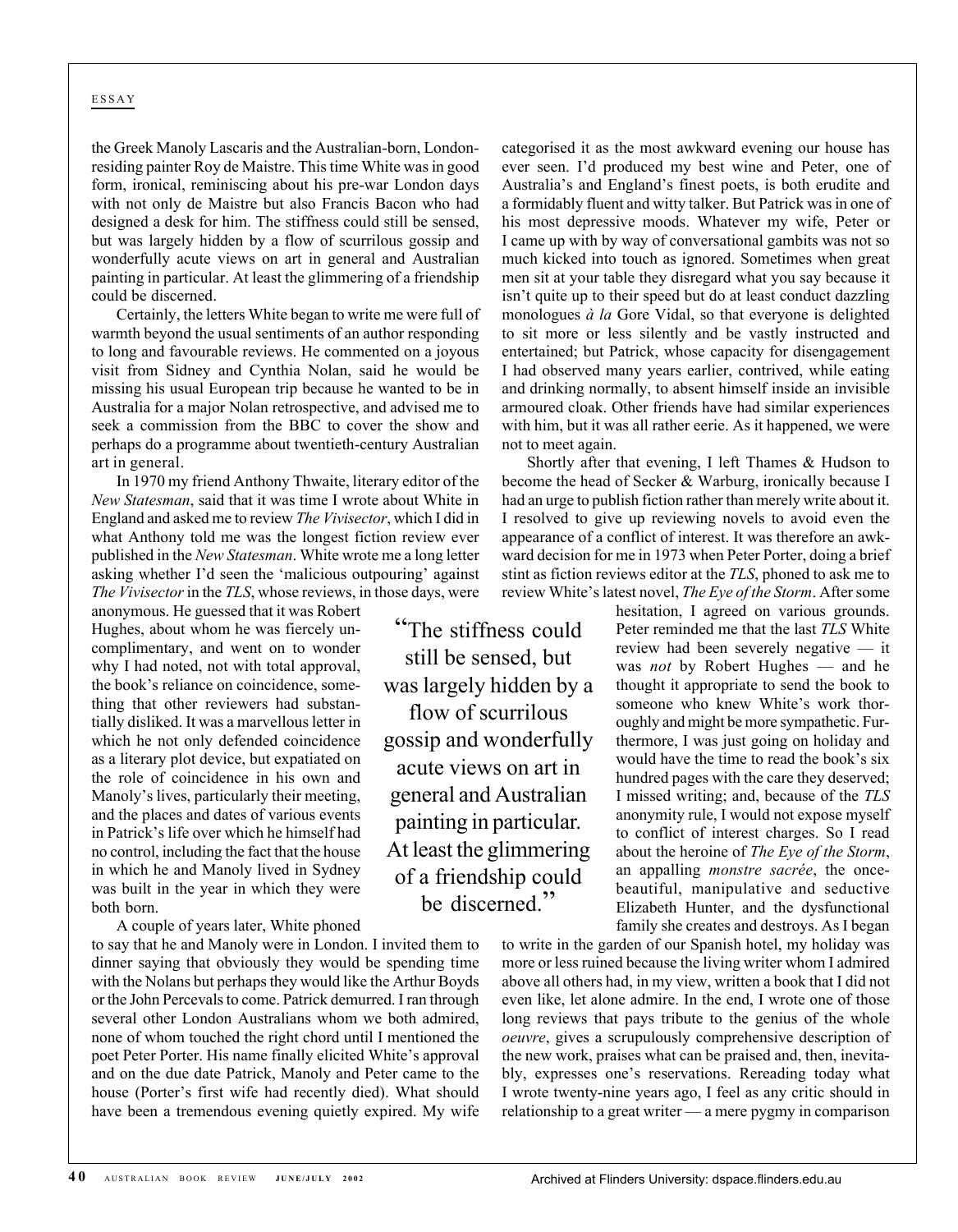#### ESSAY

to White — and yet I still think, severe as I was, that I was right about this book:

… the eye of Mr White's storm is an eye at the best of misanthropy, at worst of hatred. As one surveys this book and its substantial number of characters, it is almost impossible … to find a single human being who engages the reader's sympathy, let alone, and much more importantly, the author's.

At the time, racked by guilt, I made a xerox of the corrected proof of my article and sent it by airmail to White — no e-mail or faxes in those days — knowing that he would therefore get

it before the *TLS* reached Australia. I wrote him a letter explaining that I could have, but chose not to, hidden behind anonymity and that I desperately hoped that fifteen years of passionate support would not be wiped out by one unhappy review, and that our friendship would survive.

That was in September, and there was no reply. In my earlier piece about him for the *New Statesman*, I had suggested that one day the 'gnomes of Stockholm' — in those days, Britain blamed its current economic difficulties on Swiss bankers who were dubbed 'the gnomes of Zurich' — might make another of their often purely geopolitical decisions and at last give the

Nobel Prize for Literature to an antipodean.

A few months later, I found myself at a dinner in Stockholm seated next to a rather austere member of the Swedish Academy, which dishes out the annual Literature Prize. His opening words to me were: 'So, Mr Rosenthal, you think we should award the Nobel Prize to Patrick White.' Apart from the unexpected realisation that the *New Statesman* was being carefully studied abroad, I had the grace, or was it just sheer embarrassment, to blush before at least sticking to my guns, and hoped that my enthusiasm for White's work might wipe out the insult to the gnomes of the Swedish Academy. It was in any case a great joy to learn in October 1973 that White had indeed won the prize. I wrote him an effusive letter of congratulation, obviously not mentioning my previous missive, and, on November 19, Patrick wrote me a letter that was, in all the circumstances, temperate, restrained and very human. He told me that he did not resent my review because it was reasoned criticism, not 'the malicious outpourings of Clive James and … Paul Bailey'. But he also wrote: 'For you I think it must have been a personal shock, perhaps because of your

Jewish attitude to family relationships, and for having started a family comparatively recently.'

It was an odd comment in that, by then, my wife and I had been together for nine years and we had two children. But I understood it as a gentle way of saying that perhaps it was my fault and not his that I hadn't liked the book, and it was certainly an attitude that White was entitled to take. He ended by being magnanimous and saying that our friendship should not be spoiled by all this.

White, for various reasons, chose not to attend the Nobel ceremonies the following December and, unsurprisingly, he asked his close friend Sidney Nolan to put on white tie and

> receive the Prize on his behalf from the King of Sweden. Their friendship was particularly close at that time, and unusually productive. Nolan had been one of White's most significant admirers, and had produced several brilliant jackets for his books. In a neat irony, it was Nolan, so much of whose work was inspired by historical and literary themes, ranging from Ned Kelly to Oedipus, from Gallipoli to Leda and the Swan, who, for once, inspired a great novelist. One of Nolan's most celebrated series of paintings deals with the true saga of Mrs Fraser and the convict Bracefell, who rescues her from the Aborigines who have killed her husband and enslaved her on

**Sidney Nolan and Patrick White**

a remote tropical island off the coast of Queensland. Nolan had picked up the story on a visit to the actual island, and had produced several major paintings on the theme in 1947–48. White had not known of the story until Nolan imparted it to him when they met by chance while both of them were travelling, separately, in Florida in the late 1950s.

White was understandably intrigued, but this tale of shipwreck, savagery, love and betrayal took many years to be fully realised by him. The wait was well worth it. *A Fringe of Leaves* is a masterpiece. Rarely can the totally different perceptions of a great writer and a great painter have been used to such spectacular complementary effect. Nolan's jacket was a painting of the naked Mrs Fraser arm in arm with her convictstriped rescuer. The novel was published in 1976, the year in which Nolan's second wife, Cynthia, committed suicide. In 1978 Nolan married an enchanting woman, Mary Boyd, the sister of his greatest friend and rival, the painter Arthur Boyd, and the divorced wife of John Perceval. For a man in his sixties, this was hardly an act of indecent haste, not least because they had been friends since Mary was a teenager.